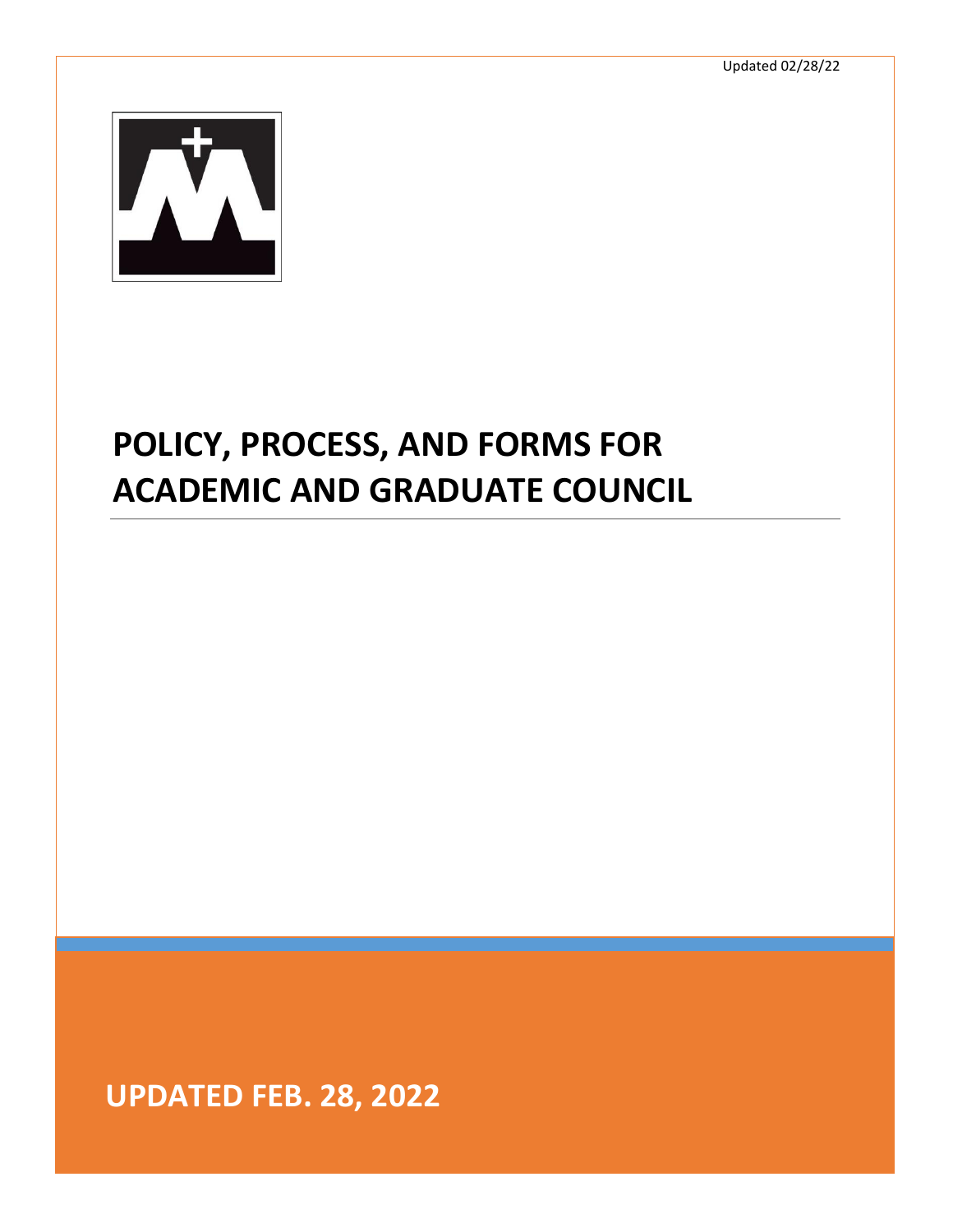# **TABLE OF CONTENTS**

| Academic and Graduate Council General Operating Procedures and Timelines3 |  |
|---------------------------------------------------------------------------|--|
|                                                                           |  |
|                                                                           |  |
|                                                                           |  |
|                                                                           |  |
|                                                                           |  |
|                                                                           |  |
|                                                                           |  |
|                                                                           |  |
|                                                                           |  |
|                                                                           |  |
|                                                                           |  |
|                                                                           |  |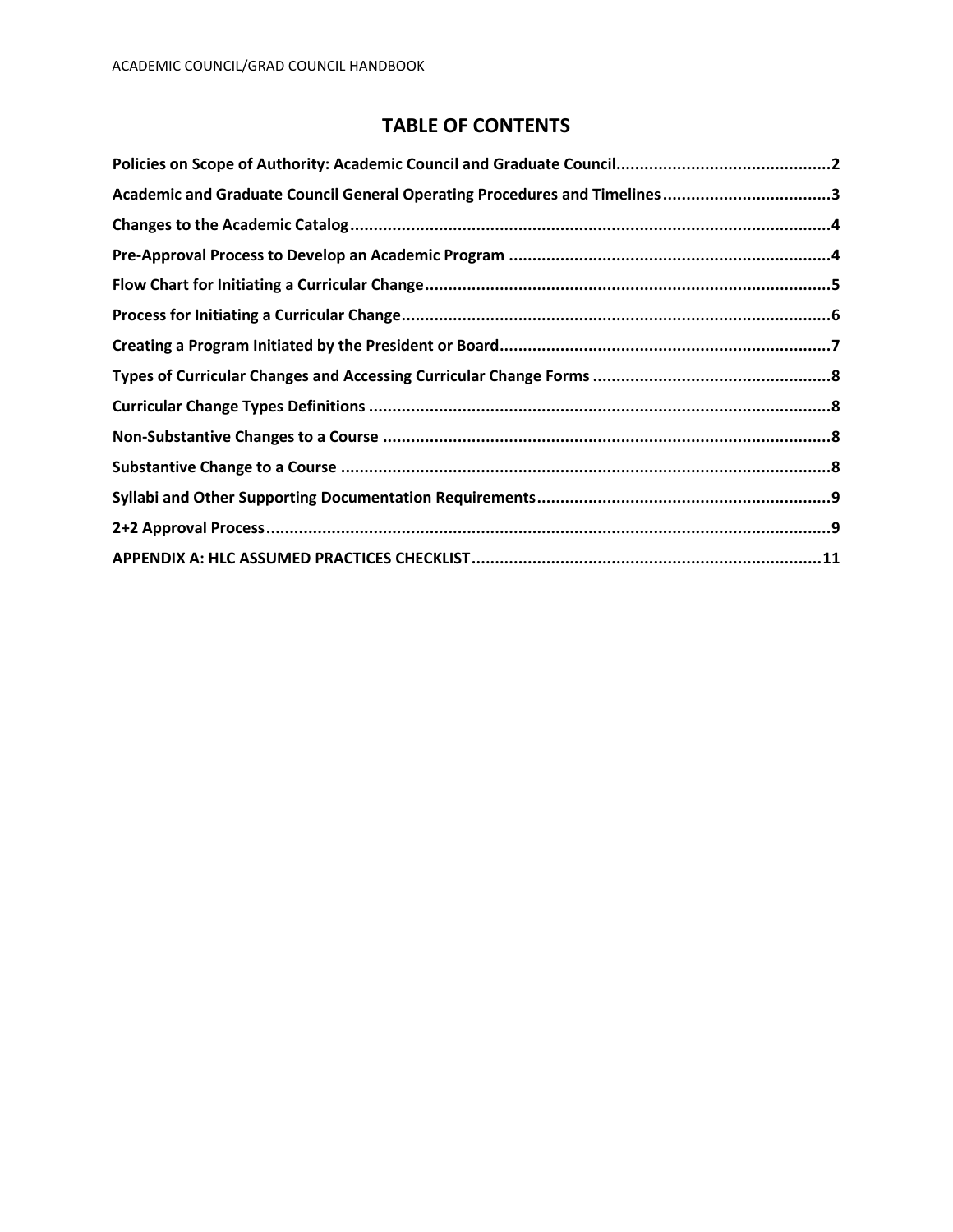# **POLICY, PROCESS, AND FORMS FOR ACADEMIC AND GRADUATE COUNCIL**

# <span id="page-2-0"></span>**Policies on Scope of Authority: Academic Council and Graduate Council**

The **Academic Affairs Council** is involved with decisions relating to academic programs and policies, curriculum, convocations, and the library. Specifically, this council serves as the final recommending body to the president of the University regarding decisions in the following areas:

- 1. Addition or deletion of individual courses
- 2. Minor modification of program (major, minor) requirements
- 3. Library policies and procedures
- 4. Registration policies and procedures
- 5. Policies on convocations and other such events
- 6. Grading policies
- 7. Policies regarding academic standings of students

This council shall serve as the preliminary hearing body for the Shared Governance Council on matters relating to the following areas:

- 1. Addition or deletion of major or minor programs
- 2. Changes in the academic calendar
- 3. Graduation requirements
- 4. Admissions requirements for programs
- 5. General curriculum policies
- 6. Addition or deletion of special programs relating to the academic area of the University

Generally, proposals relating to the addition or deletion of courses or to the addition or deletion of major or minor programs will be reviewed by the appropriate academic school(s) before being considered by the Academic Affairs Council. When serving as a preliminary hearing body, the council shall attempt to gather as much relevant information as possible from the entire University community. The council should prepare a report for the Shared Governance Council listing all information gathered as well as its recommendation on the topic. The recommendation may be approved as presented, approved with specific modification or denied.

Members of the council shall include the assistant vice president for academic affairs (chairperson), the registrar, the librarian, one representative from an academic support service, two representatives from each academic school elected by members of that school, a representative from Enrollment Services, and two students from the Student Government elected by the members of that body.

The council shall meet at least once monthly during the regular academic year. Members of the council are responsible for communicating with their constituencies on matters that come before the council.

The **Graduate Council** is charged to initiate and recommend policies and procedures for the administration of the graduate programs of the University on matters relating to admissions, curricular requirements, residence requirements, research papers and other scholarly work, advanced standing and other duties necessary for the successful operation of the graduate programs; to review all matters pertaining to graduate programs to ensure that program policies are developed; implemented, applied and maintained properly; to study graduate program issues and when appropriate, recommend changes to the administration – a task force of the Graduate Council is charged with review and response to issues and brings forward to the council all matters requiring formal action; and to submit policy and other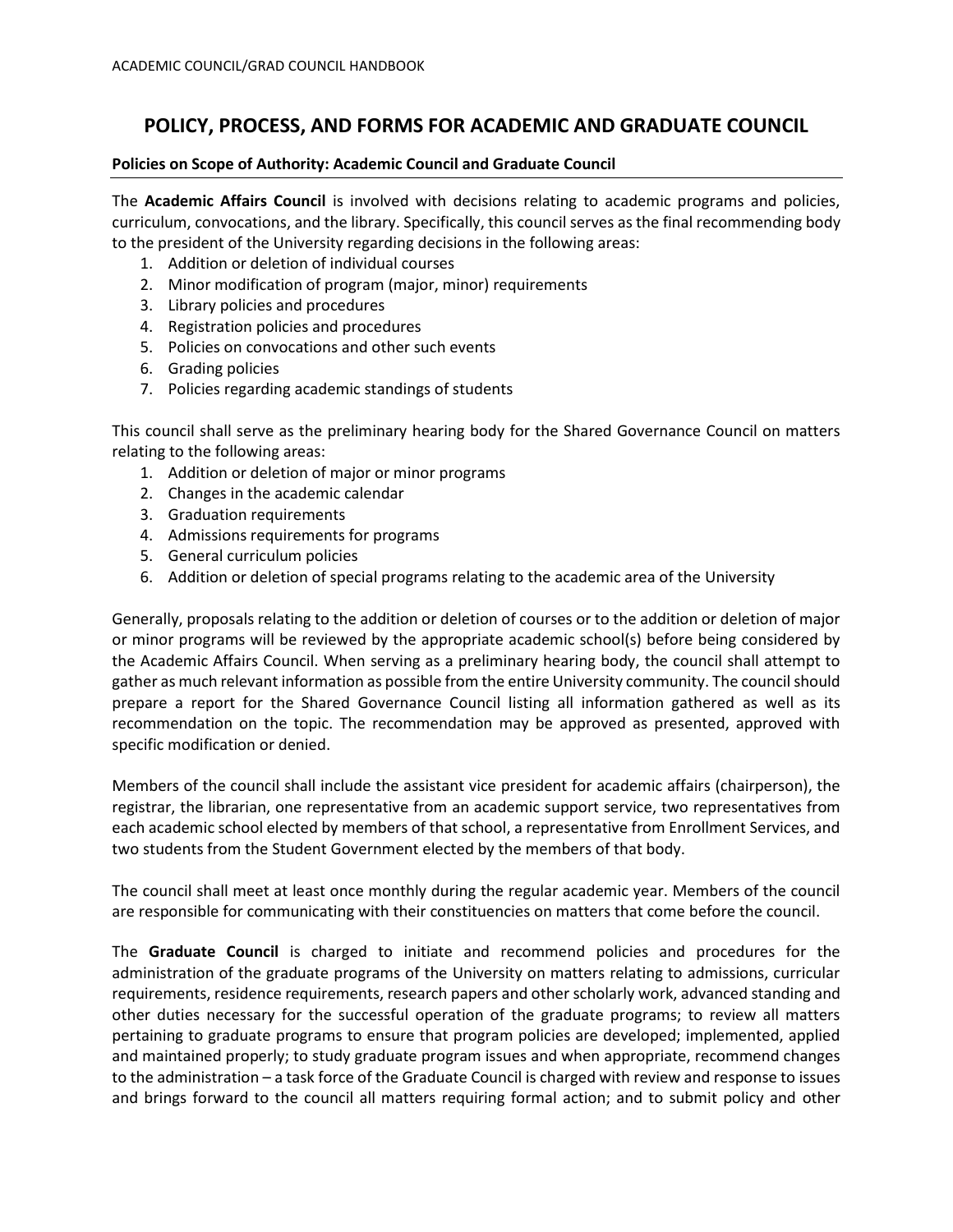proposals to those decision making bodies that are ultimately responsible for the quality of the programs. Specifically, the council is concerned with matters such as:

- 1. Graduate faculty qualifications
- 2. Program requirements and outcomes
- 3. Addition to and deletion of course from the programs
- 4. Graduation requirements
- 5. Development of new graduate programs
- 6. Admission requirements

The following are members of the council:

- 1. The assistant vice president for academic affairs who serves as ex-officio chair
- 2. Registrar
- 3. Directors/chairs of all graduate degree programs
- 4. A representative from University of Mary graduate enrollment services
- 5. A representative from each school without graduate degree programs appointed for staggered two-year terms by the assistant vice president for academic affairs. Representatives must hold graduate teaching faculty status and must be employed full-time by the University of Mary
- 6. One degree-seeking graduate student appointed by the assistant vice president for academic affairs from nominations by the directors of graduate degree programs

# <span id="page-3-0"></span>**Academic and Graduate Council General Operating Procedures and Timelines**

The Chair of Academic/Graduate Council is responsible for setting each council meeting agenda. The VPAA or Chair has authority to call a special meeting of these councils.

Academic and Graduate Council have authority to recommend a do not pass or table any proposal. Reasons for these actions include, but are not limited to, submission of incomplete forms, submission of forms lacking sufficient evidence to support the change, or a determination by the council that there are insufficient resources to support the change. These committees may also refer proposals back to their respective schools to request additional information before making a final decision.

All curriculum proposals submitted to Academic and Graduate Council will be stored in Curriculog; all faculty will receive login credentials to this site.

**Timelines**: Timelines for changes to the committee are generally as follows:

- 1. Implementation of new programs, new majors/minors, new certificates, program deactivations, and changes to the core are generally approved no later than the last Friday in January to take effect during the subsequent fall term; changes approved after this deadline typically will take effect during the following calendar year beginning in fall term (e.g., a change to the core approved in April 2022 will take effect in Fall 2023). These timelines are designed to help streamline the student registration process for fall courses—a process that begins in early spring.
- 2. With the exclusion of items listed in #1, all curricular proposals must be submitted no later than the last working Friday in April for inclusion in the next publication of the Catalog.
- 3. All agenda items for Academic/Graduate Council must be submitted and approved up to the Academic Affairs/Graduate Council level no later than the last working Friday of the month for inclusion on the subsequent month's agenda.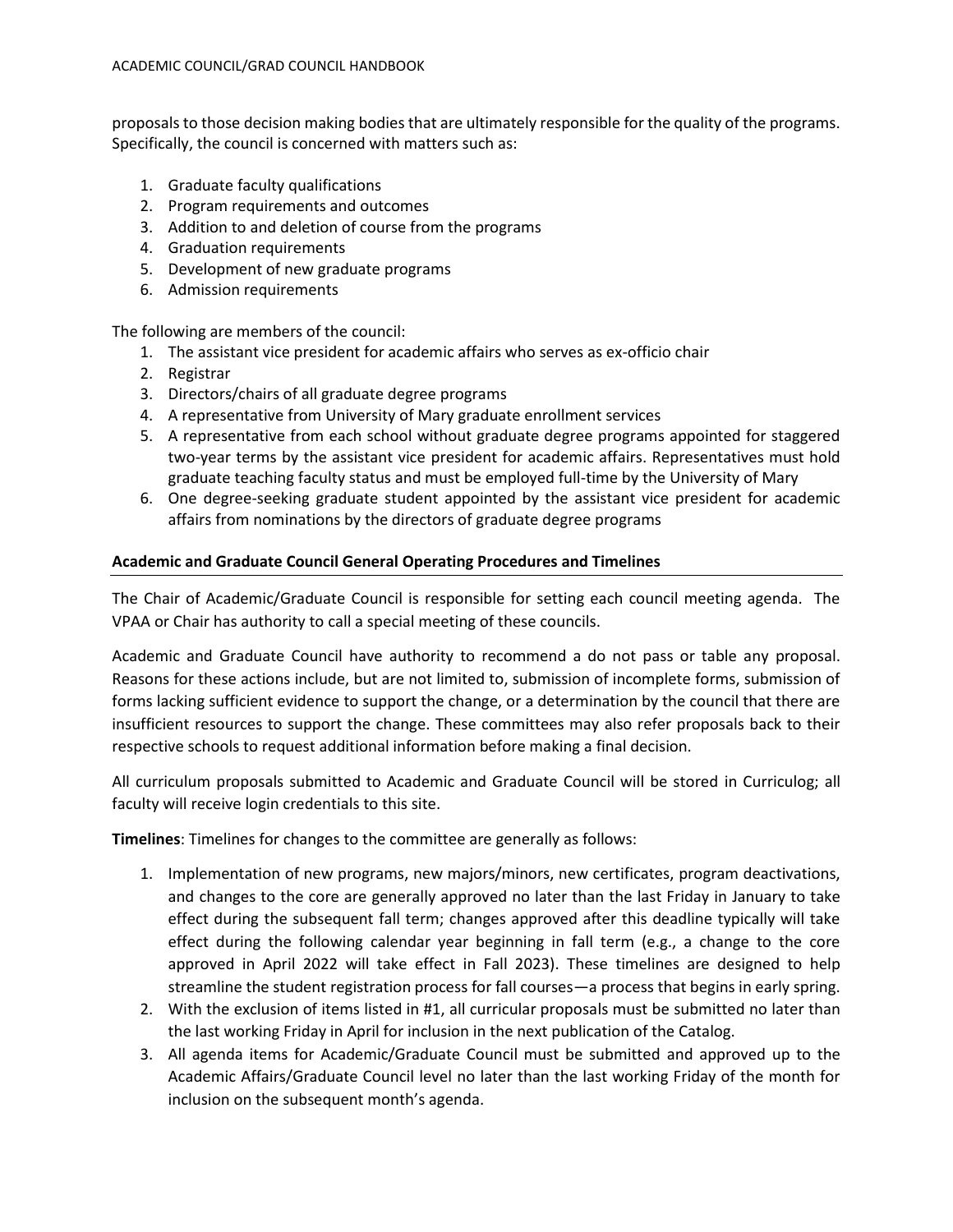# <span id="page-4-0"></span>**Changes to the Academic Catalog**

Once changes to the curriculum are approved in accordance with this handbook, the Registrar will assign numbers for new courses and modify curriculum and course content in the SIS. New programs may not start until the effective date listed on their enabling documentation.

Submission deadlines for changes curricular changes to be printed in the University Catalog are addressed in the timeline section of this handbook. Operational sections to the catalog such as financial aid, student services, personnel listings, etc. must be submitted to the Registrar's office no later than **the second week in June**.

#### **Review of the Draft Catalog and Catalog Publication**

Both undergraduate and graduate programs are in UMary's online Catalog. A rough draft of the catalog shall be created in June of each year. The Registrar's Office shall send notice to all schools requesting deans/chairs' review of the draft. This email shall contain a deadline for completing the review. It is important that staff originating curricular change proposals review the Catalog draft for accuracy and notify the Registrar of any needed changes.

The Registrar's Office shall determine when the Catalog is ready for final publication online and will email notice to all appropriate departments when the newest version is available. Past versions of the Catalog are archived online on the Catalog homepage.

#### **Creating the PDF Docs**

The UMary Catalog is an online publication. PDF copies may be available upon request to the Registrar's Office.

#### **Procedures for Addenda**

Generally, addenda to a published Catalog will be issued only when needed to meet the compliance requirement of an accrediting agency.

#### **Release of Curricular Information and Marketing**

To avoid errors and descriptions of new programs that do not correspond to academic structure and catalog content, marketing content should be reviewed in relation to the Catalog and the Registrar's Office or appropriate academic department should be consulted about pending proposals that will impact a program's requirements for the upcoming school year prior to releasing marketing material.

# **CURRICULAR PROPOSALS**

# <span id="page-4-1"></span>**Pre-Approval Process to Develop an Academic Program**

To receive pre-approval to begin developing the curriculum for a new program, an initiator shall receive a recommendation from his/her respective school to submit a proposal to the VPAA and then the Board of Trustees for a recommendation. At a minimum, these proposals must include data supporting the need for the program, a list of possible courses, and a cost/benefit analysis. Upon receipt of a program pre-approval request, the VPAA and the Board of Trustees shall issue a recommendation on whether or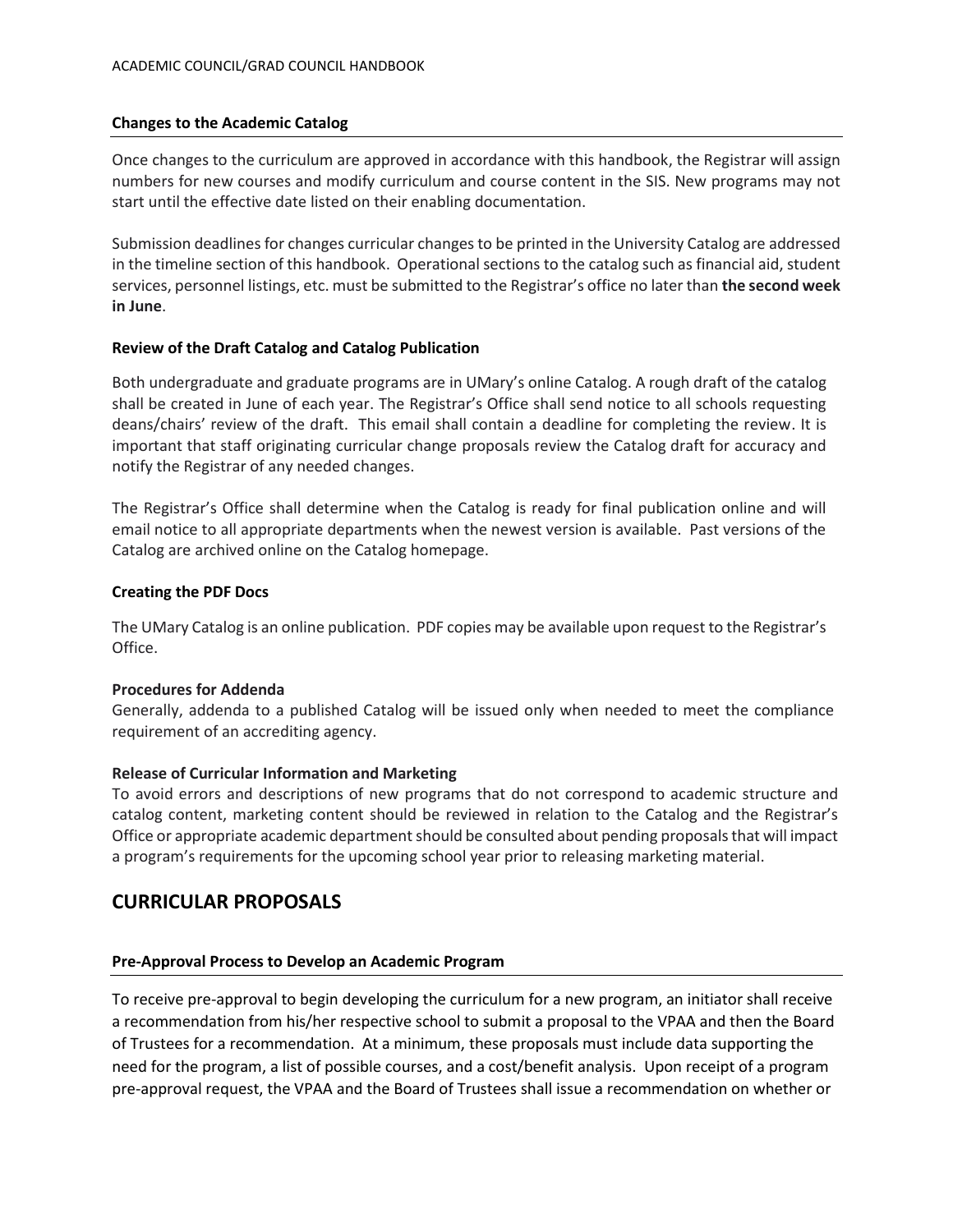not to proceed with drafting the proposal to create a new academic program. If the request to develop the program is denied, the initiator will be notified and asked to revise the proposal.

# <span id="page-5-0"></span>**Flow Chart for Initiating a Curricular Change**

Curricular changes to begin or end programs are typically initiated by the faculty and approved by the department, division, school, Academic Council/Graduate Council, University Senate, the President, and the Board of Trustees (for new major/degree programs and to end programs). In certain cases, additional approvals may be required by state agencies, accreditors, or the U.S. Department of Education.

The flow chart showing the approval steps in this process is included below.



**\*\*Only new and deactivated major and degree programs are approved by the Board.**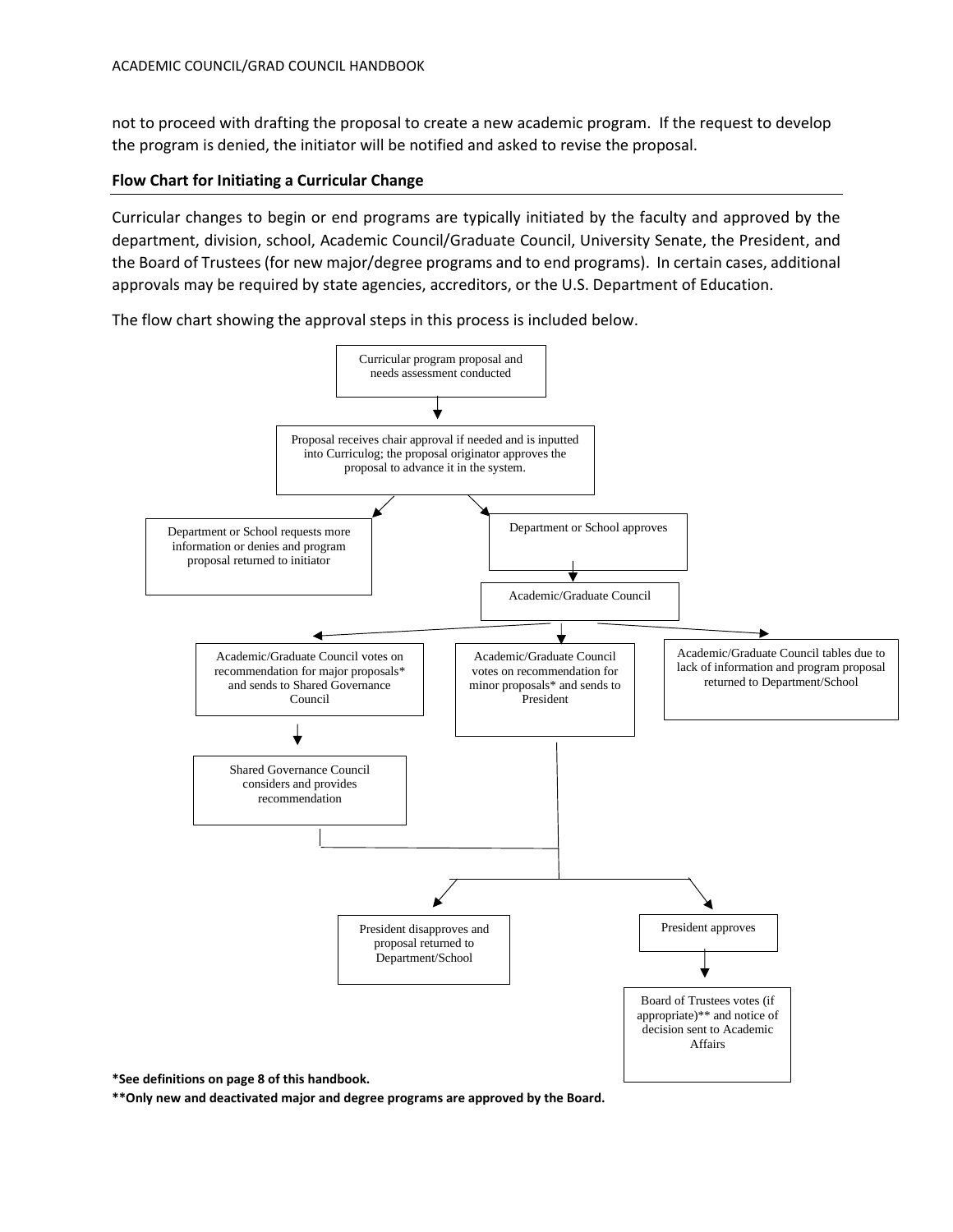# <span id="page-6-0"></span>**Process for Initiating a Curricular Change**

This process shall require use of the appropriate form in Curriculog. Each form has a unique workflow based on the type of curricular change being proposed. Generally, the proposal workflow process is as follows:

# **School of Arts and Sciences**

1. Faculty member initiates a proposal in Curriculog after receiving approval from his/her chair.

3. The SOAS Advisory Committee, made up of Administrative and Program Chairs, meets once per month to review and vote on proposals.

4. Once a proposal has been approved by the SOAS Advisory Committee, the dean approves the proposal in Curriculog. The dean may then route the proposal to the full school if s/he deems this step necessary.

5. The Registrar reviews the proposal for errors, omission, and Catalog formatting.

6. Proposals are made available to all UMary faculty for input to their Academic Affairs or Graduate Council liaison.

- 7. Academic Affairs/Graduate Council votes on the proposals.
- 8. The additional approvals, as indicated on the curricular forms, are obtained.

9. Proposals are reserved in Curriculog until the new catalog is published online.

# **Liffrig School of Education and Behavioral Sciences**

1. Faculty request approval from the applicable chair:

- Dr. Kim Marman Chair, Undergraduate Education
- Heidi Nieuwsma Chair, Undergraduate Behavioral Sciences
- Dr. Brenda Tufte Chair, Graduate Education
- Dr. Rebecca Meidinger Chair, Graduate Counseling

2. Faculty member initiates a proposal in Curriculog after receiving approval from his/her chair.

3. Proposals are approved by the school at the monthly school meeting, and the dean approves the proposals on behalf of the school.

5. The Registrar reviews the proposal for errors, omission, and Catalog formatting.

6. Proposals are made available to all UMary faculty for input to their Academic Affairs or Graduate Council liaison.

7. Academic Affairs/Graduate Council votes on the proposals.

8. The additional approvals, as indicated on the curricular forms, are obtained.

9. Proposals are reserved in Curriculog until the new catalog is published online.

# **School of Health Sciences**

1. Each of the SHS department chairs and coordinators are responsible for developing proposals that pertain only to their departments. The associate deans/chairs are as follows:

- Dr. Billie Madler, Nursing
- Dr. Jody Eckert, Physical Therapy
- Dr. Janeene Sibla, Occupational Therapy
- Dr. Jessica Smith, Speech Language Pathology, Communication Science Disorders
- Dr. Rachel Johnson Krug, Athletic Training, Kinesiology, Biomechanics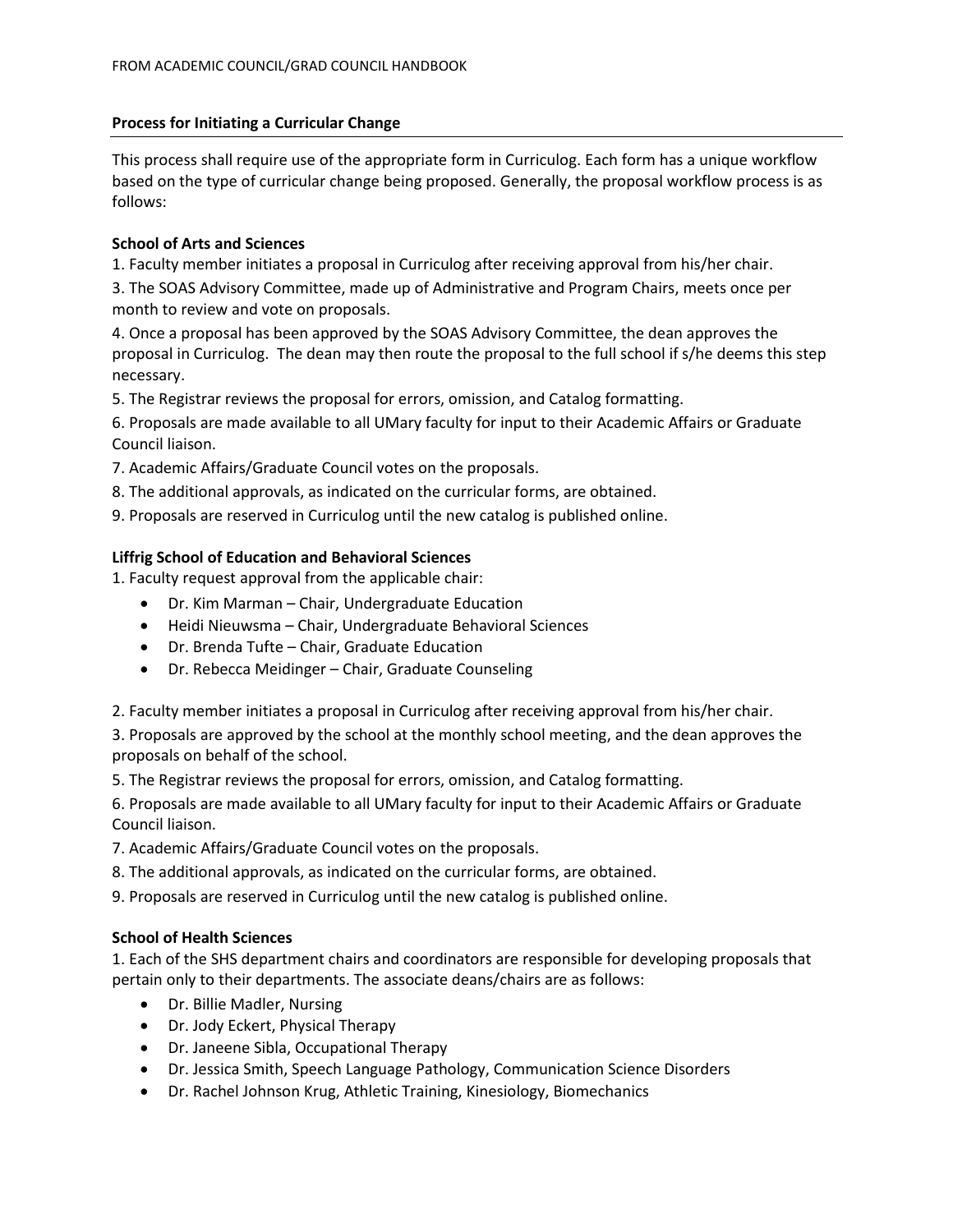- Dr. Jill Nustad, Exercise Science, Clinical Exercise Physiology
- Dr. Chris Sperle, Respiratory Therapy
- Megan Schneider, Bioethics, RT to BSRT

2. For minor changes to curriculum etc., the SHS does not vote as a whole. Instead, only the dean approves. For major changes, new programs, etc., the SHS does vote, and the dean approves on behalf of the school.

5. The Registrar reviews the proposal for errors, omission, and Catalog formatting.

6. Proposals are made available to all UMary faculty for input to their Academic Affairs or Graduate Council liaison.

7. Academic Affairs/Graduate Council votes on the proposals.

- 8. The additional approvals, as indicated on the curricular forms, are obtained
- 9. Proposals are reserved in Curriculog until the new catalog is published online.

# **Gary Tharaldson School of Business**

1. Originator receives approval from chair to submit a proposal.

- 2. Proposal is considered at the GTSB school meeting; dean approves.
- 3. The Registrar reviews the proposal for errors, omission, and Catalog formatting.

4. Proposals are made available to all UMary faculty for input to their Academic Affairs or Graduate Council liaison.

5. Academic Affairs/Graduate Council votes on the proposals.

- 6. The additional approvals, as indicated on the curricular forms, are obtained.
- 7. Proposals are reserved in Curriculog until the new catalog is published online.

# **School of Engineering**

1. Originator receives approval from the dean to submit a proposal.

- 2. Proposal is considered at the Engineering school meeting; dean approves.
- 3. The Registrar reviews the proposal for errors, omission, and Catalog formatting.

4. Proposals are made available to all UMary faculty for input to their Academic Affairs or Graduate Council liaison.

- 5. Academic Affairs/Graduate Council votes on the proposals.
- 6. The additional approvals, as indicated on the curricular forms, are obtained.
- 7. Proposals are reserved in Curriculog until the new catalog is published online.

# <span id="page-7-0"></span>**Creating a Program Initiated by the President or Board**

When a new program or curricular change is proposed by the President or Board, the process for approval will follow the same steps as followed by proposals initiated by faculty, departments, and schools with the additional steps below taken at the beginning of the process. Proposals initiated by the Board or President should contain a recommendation on the implementation date.

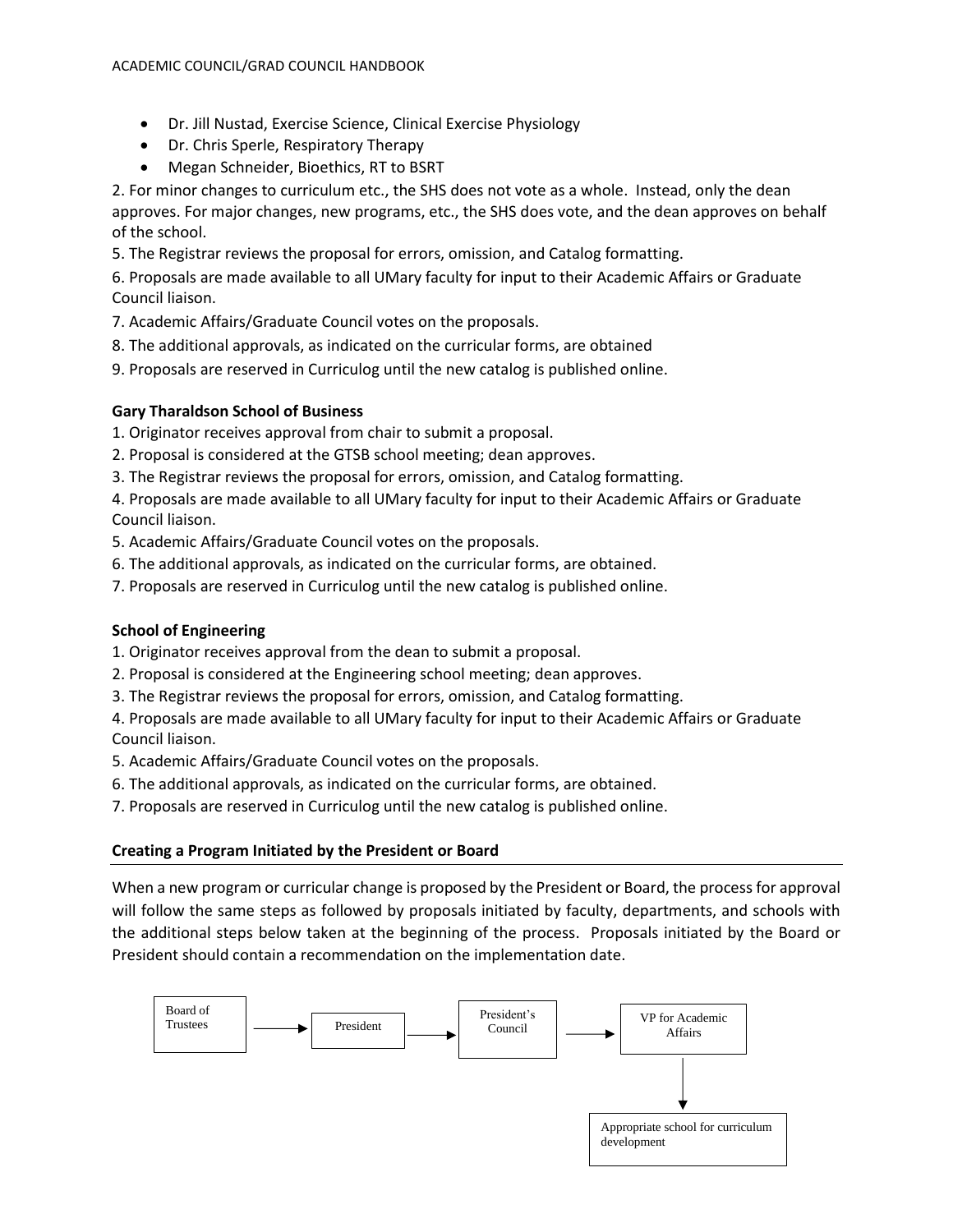# <span id="page-8-0"></span>**Types of Curricular Changes and Accessing Curricular Change Forms**

All curricular proposal forms are housed in Curriculog and must be submitted within this system in order to be considered for approval. UMary has developed forms for the following types of curricular changes: pre-approval of a new major or degree program, changes to BS/BA Liberal Arts Core, course changes, course deactivation, new course, change to a major or degree program, deactivation of a program, new certificate, new major program/degree request, new minor/concentration request, and new or major amendment to a curricular policy. Each form contains detailed instructions and fields requiring specific information needed to consider a curricular change request. In addition to the requirements in the curricular change forms, below are policies developed to help guide proposal preparation and submission.

#### <span id="page-8-1"></span>**Curricular Change Types Definitions**

**Major curricular proposals** include changes to the liberal arts core, deactivation of a program, new major program/degree requests, and new/major amendments to a curricular policy. These require approval of Shared Governance Council before the President's approval.

**Minor curricular proposals** include course changes, course deactivation, new courses, change to an existing program, new certificate requests, and new minor/concentration requests. These proposals move directly to the President after being considered by Academic Affairs/Graduate Council.

#### <span id="page-8-2"></span>**Non-Substantive Changes to a Course**

Curricular changes are ineligible for non-substantive reviews if the change will impact the core curriculum, impact another school, require a change to existing academic standards policies, or if the change requires the use of additional university resources (additional budget allocations, support services, lab space, etc.) to implement.

Items eligible for **non-substantive** review include:

- Course number change within same level
- Change in pre-requisites/co-requisites (if changes do not impact more than one school)
- Request to cross list existing courses
- Change in description
- Change in course name
- Change in term offered
- Requesting a course become repeatable for credits
- Reinstating a course (NOT impacting more than one school)
- Other minor changes as approved by the Vice President for Academic Affairs or Academic Affairs/Graduate Council Chair

# <span id="page-8-3"></span>**Substantive Change to a Course**

This process shall be used for the following purposes:

• Addition, deletion, or significant change in a course or academic program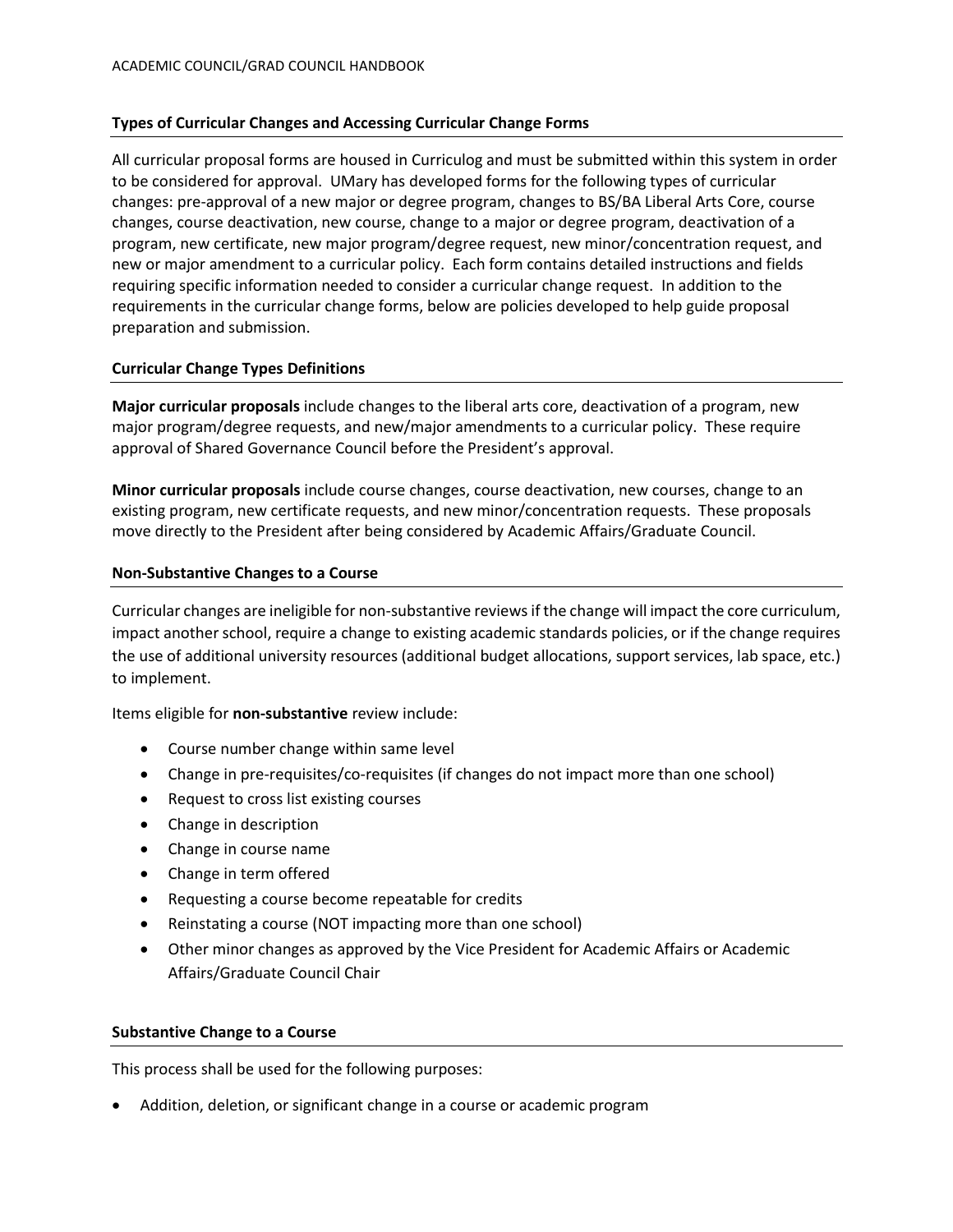- Course description and/or outcomes change reflecting a "rewrite" in the curriculum
- Dividing a course into two or more courses
- Any changes to the core curriculum or that impact delivery of the core curriculum
- Combining two or more courses into one
- Deleting a course
- Adding a new course
- Changing the required number of credits for completion of a program
- Addition or deletion of an academic option, specialization, minor, etc.
- Other changes that significantly impact the curriculum or its implementation as determined by the Vice President for Academic Affairs or Academic Affairs/Graduate Council Chair

# <span id="page-9-0"></span>**Syllabi and Other Supporting Documentation Requirements**

- Syllabi must accompany curricular change proposals anytime a change to the number of credit hours or a change to the course level is proposed. The syllabus helps verify that the course is in compliance with the university's definition of a credit hour and/or that course outcomes reflect the rigor associated with a course level change request.
- A syllabus must accompany any newly proposed course. The syllabus helps verify that the course is in compliance with the university's definition of a credit hour and that course outcomes reflect the rigor associated with a course level being proposed.
- New program requests require substantial supporting documentation requests as outlined in the proposal form, including a curricular map, budget, needs assessment, program assessment plan, and HLC Assumed Practices checklist (see Appendix A).

# <span id="page-9-1"></span>**2+2 Approval Process**

- 1. Contact is made between partner institution and University of Mary. Initial contact may come from faculty, Enrollment Services, Academic Affairs, or other school official.
- 2. Once representatives from both schools are in verbal agreement that a 2+2 would be useful, a request for 2+2 mapping can be submitted via Curriculog. Once the form is submitted, the AVP for Academic Affairs will review the request and grant preliminary approval.
- 3. From there, the request will be routed to the Office of the Registrar for development and transfer mapping.
- 4. The assistant registrar will:
	- a. Pull the program curriculum and courses for the partner school up, following their published catalog requirements exactly
	- b. Develop a recommended map for which courses the student should take at the partner institution in order to successfully complete an associate's degree there, and also be on track to move seamlessly into the desired University of Mary bachelor's degree program.
- 5. Once map is completed, the assistant registrar will attach the map to the proposal in Curriculog and mark it approved, which will route it back to the Office of Academic Affairs for finalization. The AVPAA will produce an MOU to be signed by the CAO at each institution. Method of signature will be HelloSign unless specified otherwise.
- 6. Once MOU is signed by all parties: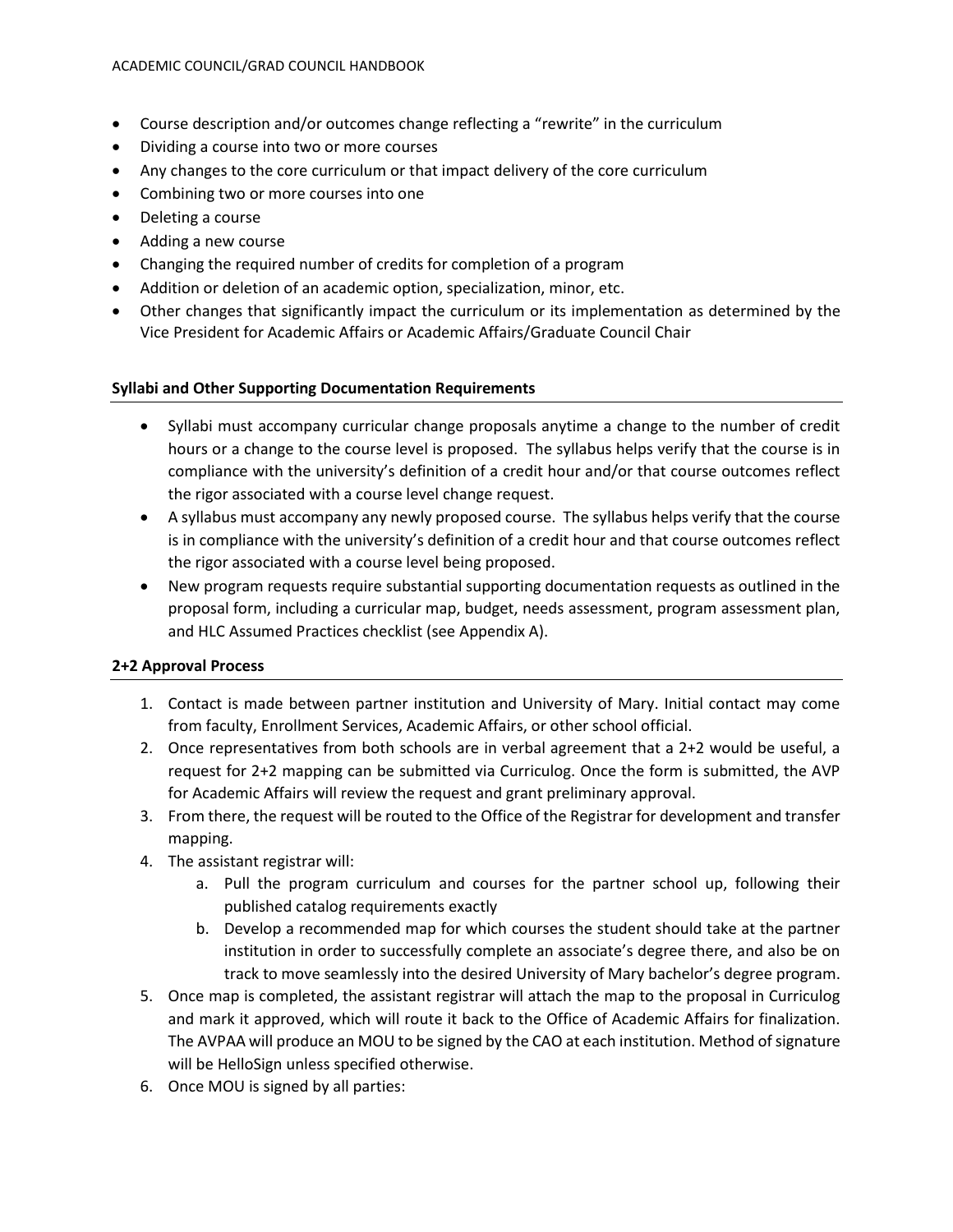- a. The AVPAA will upload the signed pdf to the proposal form and mark the item as approved.
- b. Approval notifications will go out from Curriculog to the Registrar's Office, Enrollment Services, and the original submitter of the request.
- c. Registrar's Office will add the 2+2 to the Articulation Agreements page of the Catalog, which is done in fulfillment of the Title IV compliance requirement to publicly list all articulation agreements with other institutions.
- d. Registrar's Office will ensure the signed MOU is uploaded to the Sharepoint site for articulation agreements for long term storage and compliance tracking.
- e. Enrollment Services and faculty can now market the relationship to students at the partner institution.
- f. If a recruitment flyer is desired, please request Dr. Melissa McDowall to create the flyer for you—Creative Services has made a template, but is not able to produce the individual, customized flyers for each program and school, so Dr. McDowall has taken on this portion of the task.
- 7. 2+2's should be reviewed and updated to match current curricula annually, once the new Catalog is published by each institution. Normally this update process will occur over the summer, and will be performed by the Office of the Registrar.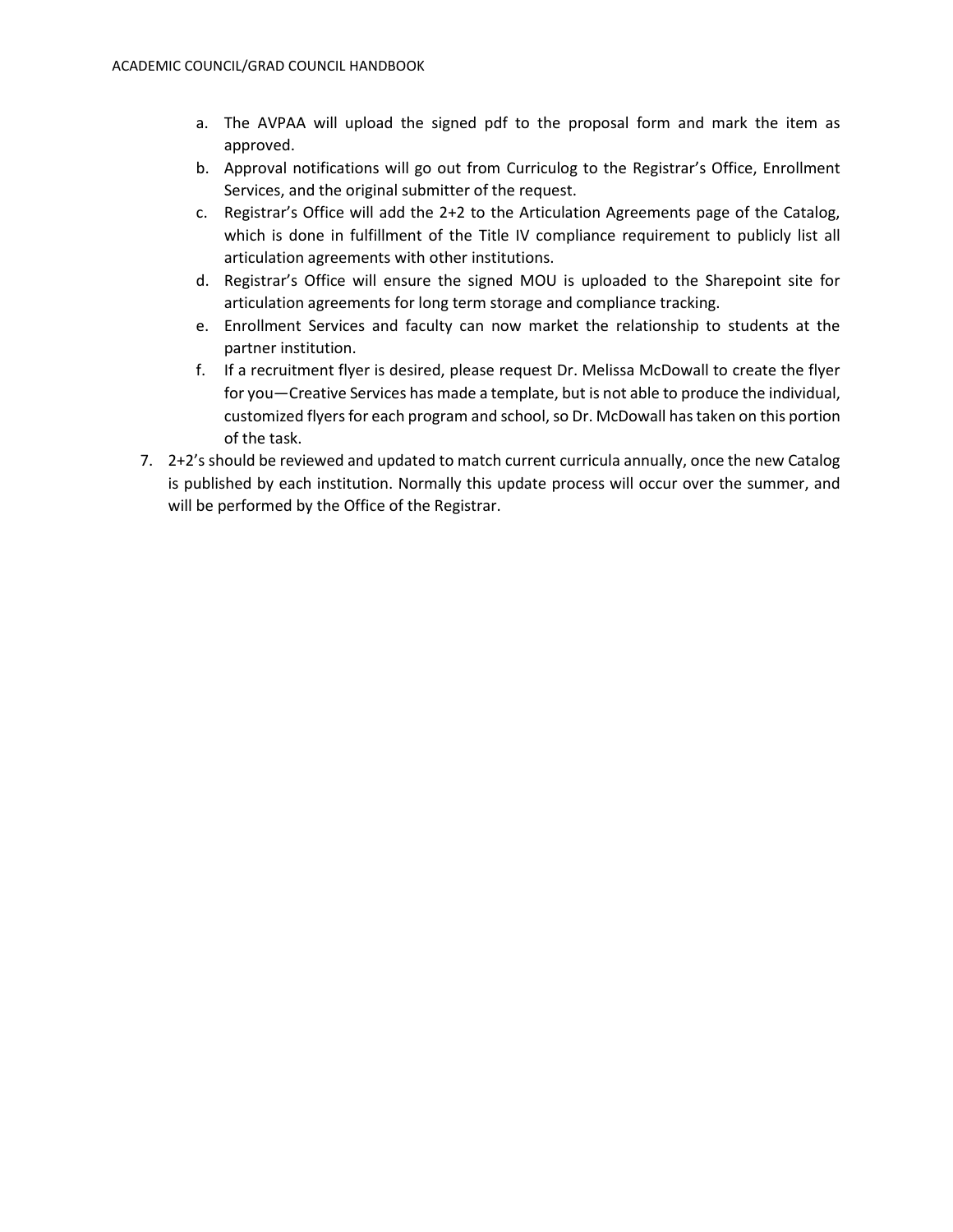# <span id="page-11-0"></span>**APPENDIX A: HLC ASSUMED PRACTICES CHECKLIST**

#### **The following information is required to be included with a new program proposal to demonstrate compliance with Higher Learning Commission requirements.**

| Requirement:                        | Addressed in proposal: | Explanation, notes, and/or<br>reference to page number in |
|-------------------------------------|------------------------|-----------------------------------------------------------|
|                                     |                        | proposal:                                                 |
| The proposal contains a full        | $\Box$ Yes             |                                                           |
| description of requirements         | $\Box$ No              |                                                           |
| for the program, including          |                        |                                                           |
| prerequisite courses.               |                        |                                                           |
| The proposal contains an            | $\Box$ Yes             |                                                           |
| explanation of program              | $\Box$ No              |                                                           |
| admission requirements.             |                        |                                                           |
| The proposal addresses any          | $\Box$ Yes             |                                                           |
| special requirements                | $\Box$ No              |                                                           |
| associated with transfer            |                        |                                                           |
| credits and credit for              |                        |                                                           |
| experience. Please review           |                        |                                                           |
| existing policies on these          |                        |                                                           |
| topics to make a                    |                        |                                                           |
| determination.                      |                        |                                                           |
| The proposal identifies all         | $\Box$ Yes             |                                                           |
| student costs associated with       | $\Box$ No              |                                                           |
| enrolling in the program,           |                        |                                                           |
| including tuition, fees,            |                        |                                                           |
| training, and incidentals.          |                        |                                                           |
| The proposal identifies any         | $\Box$ Yes             |                                                           |
| special requirements                | $\Box$ No              |                                                           |
| (different than existing            |                        |                                                           |
| university policy) on               |                        |                                                           |
| academic standing, probation,       |                        |                                                           |
| and dismissal.                      |                        |                                                           |
| The proposal assures                | $\neg$ Yes             |                                                           |
| compliance with <b>HLC</b> criteria | $\Box$ No              |                                                           |
| for academic credentials; if        |                        |                                                           |
| the program will use the            |                        |                                                           |
| "tested experience"                 |                        |                                                           |
| exception, the proposal             |                        |                                                           |
| includes a policy outlining         |                        |                                                           |
| how this exception will be          |                        |                                                           |
| implemented.                        |                        |                                                           |